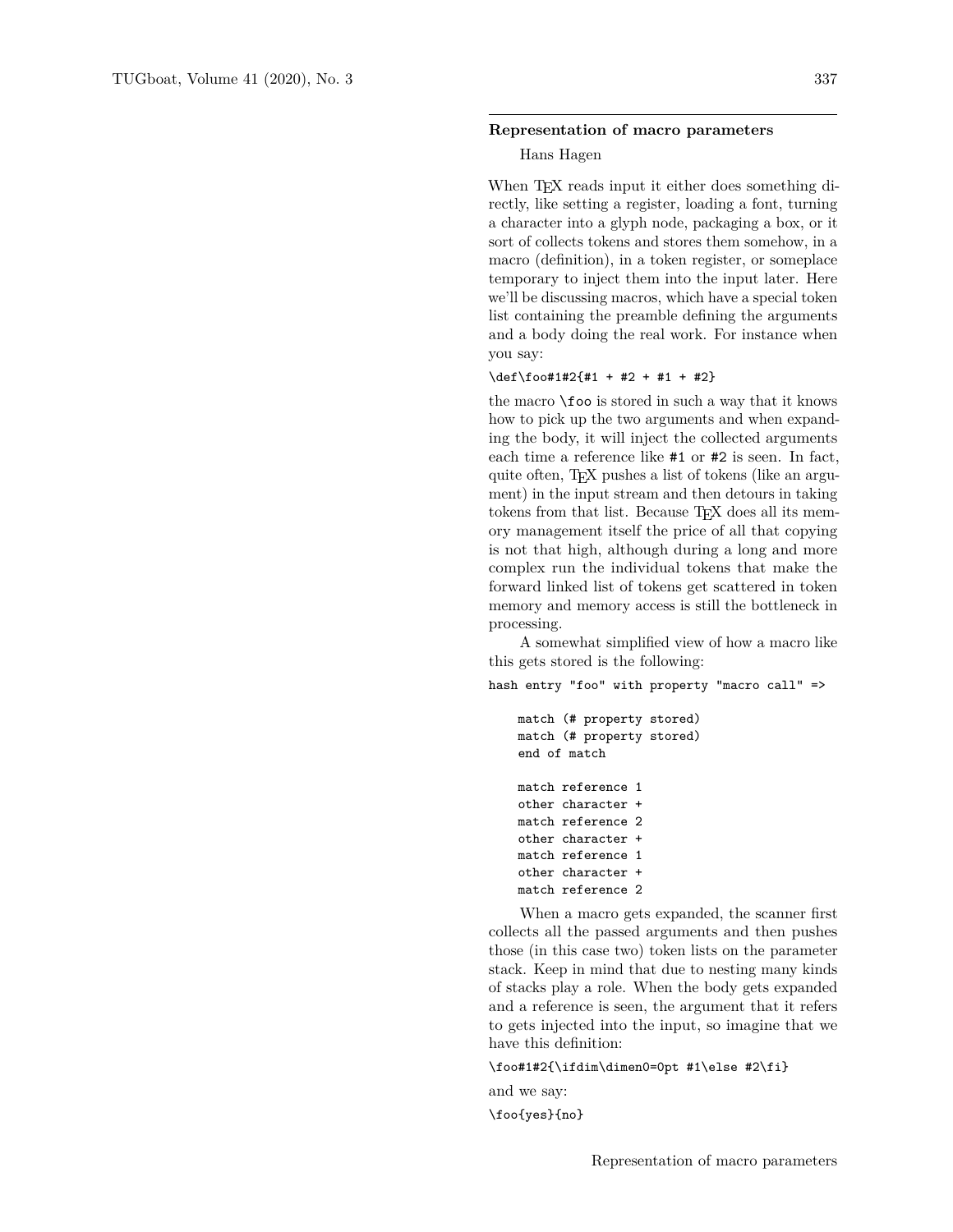then it's as if we had typed:

### \ifdim\dimen0=0pt yes\else no\fi

So, you'd better not have something in the arguments that messes up the condition parser! From the perspective of an expansion machine it all makes sense. But it also means that when arguments are not used, they still get parsed and stored. Imagine using this one:

#### \def\foo#1{\iffalse#1\oof#1\oof#1\oof#1\oof#1\fi}

When T<sub>E</sub>X sees that the condition is false it will enter a fast scanning mode where it only looks at condition related tokens, so even if \oof is not defined this will work ok:

# \foo{!}

But when we say this:

# \foo{\else}

it will bark! This is because each #1 reference will be resolved, so we effectively have (line breaks in the following are editorial)

#### \def\foo#1{\iffalse\else\oof\else\oof\else\oof\ \else\oof\else\fi}

which is not good. On the other hand, since no expansion takes place in quick parsing mode, this will work:

\def\oof{\else} \foo\oof

which to TFX looks like:

### \def\foo#1{\iffalse\oof\oof\oof\oof\oof\oof\oof \oof\oof\fi}

So, a reference to an argument effectively is just a replacement. As long as you keep that in mind, and realize that while T<sub>E</sub>X is skipping 'if' branches nothing gets expanded, you're okay.

Most users will associate the # character with macro arguments or preambles in low level alignments, but since most macro packages provide a higher level set of table macros the latter is less well known. But, as often with characters in TEX, you can do magic things:

```
\catcode'?=\catcode'#
\def\foo #1#2?3{?1?2?3}
  \meaning\foo\space=>\foo{1}{2}{3}\par
\def\foo ?1#2?3{?1?2?3}
  \meaning\foo\space=>\foo{1}{2}{3}\par
\def\foo ?1?2#3{?1?2?3}
```
\meaning\foo\space=>\foo{1}{2}{3}\par

Here the question mark also indicates a macro argument. However, when expanded we see this as result:

macro:#1#2?3->?1?2?3 =>123 macro:?1#2?3->?1?2?3 =>123 macro:?1?2#3->#1#2#3 =>123

The last used argument signal character (officially called a match character, here we have two that fit that category, # and ?) is used in the serialization! Now, there is an interesting aspect here. When TEX stores the preamble, as in our first example:

```
match (# property stored)
match (# property stored)
end of match
```
the property is stored, so in the later example we get:

```
match (# property stored)
match (# property stored)
match (? property stored)
end of match
```
But in the macro body the number is stored instead, because we need it as reference to the parameter, so when that bit gets serialized T<sub>E</sub>X (or more accurately: LuaTEX, which is what we're using here) doesn't know what specific signal was used. When the preamble is serialized it does keep track of the last so-called match character. This is why we see this inconsistency in rendering.

A simple solution would be to store the used signal for the match argument, which probably only takes a few lines of extra code (using a nine integer array instead of a single integer), and use that instead. I'm willing to see that as a bug in LuaT<sub>EX</sub> but when I ran into it I was playing with something else: adding the ability to prevent storing unused arguments. But the resulting confusion can make one wonder why we do not always serialize the match character as #.

It was then that I noticed that the preamble stored the match tokens and not the number and that T<sub>F</sub>X in fact assumes that no mixture is used. And, after prototyping that in itself trivial change I decided that in order to properly serialize this new feature it also made sense to always serialize the match token as #. I simply prefer consistency over confusion and so I caught two flies in one stroke. The new feature is indicated with a \#0 parameter:

```
\bgroup
```

```
\catcode'?=\catcode'#
\def\foo ?1?0?3{?1?2?3}
  \meaning\foo\space=>\foo{1}{2}{3}\crlf
\def\foo ?1#0?3{?1?2?3}
  \meaning\foo\space=>\foo{1}{2}{3}\crlf
\def\foo #1#2?3{?1?2?3}
  \meaning\foo\space=>\foo{1}{2}{3}\crlf
\def\foo ?1#2?3{?1?2?3}
  \meaning\foo\space=>\foo{1}{2}{3}\crlf
\def\foo ?1?2#3{?1?2?3}
  \meaning\foo\space=>\foo{1}{2}{3}\crlf
\egroup
shows us:
```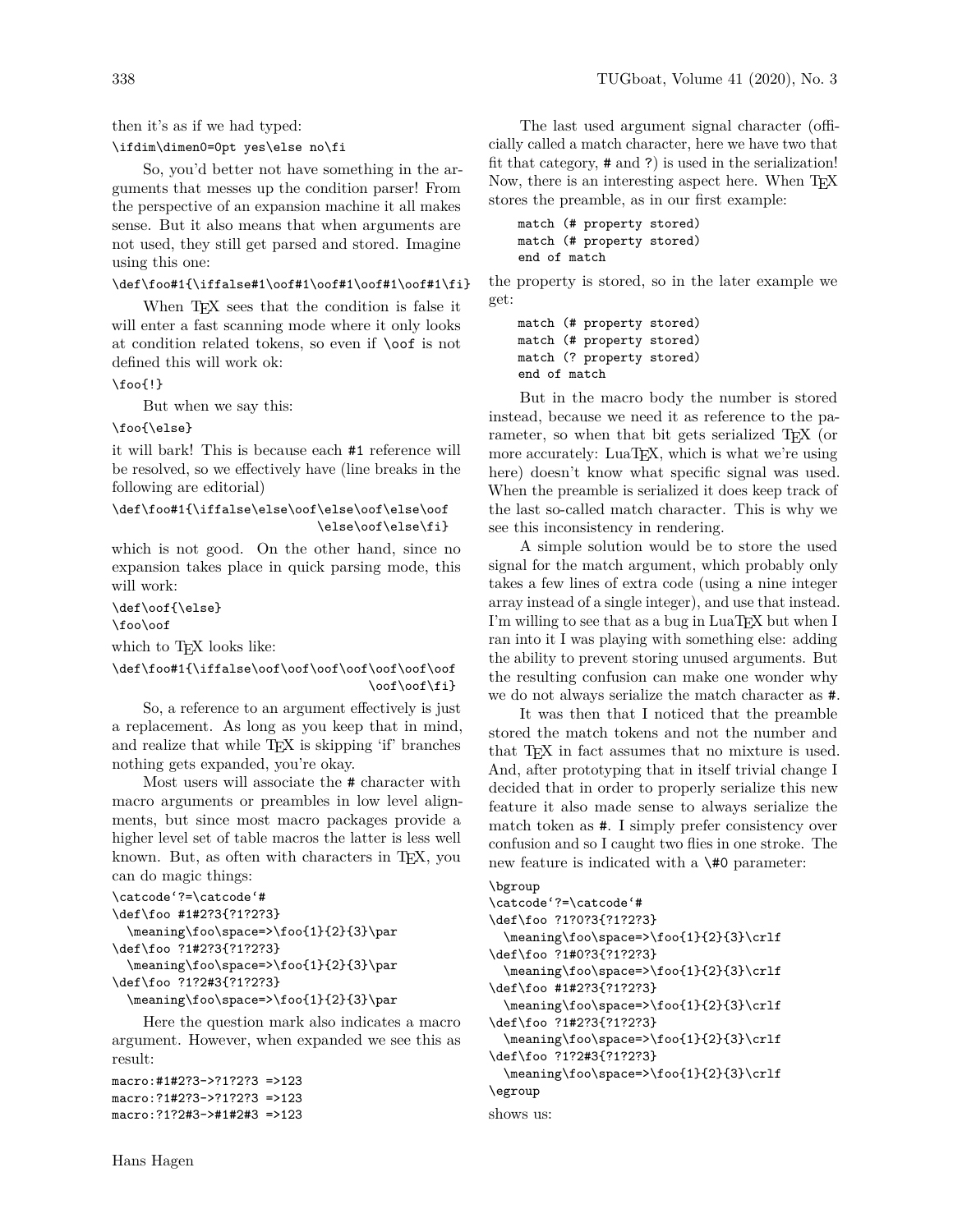```
macro:#1#0#3->#1#2#3 =>13
macro:#1#0#3->#1#2#3 =>13
macro:#1#2#3->#1#2#3 =>123
macro:#1#2#3->#1#2#3 =>123
macro:#1#2#3->#1#2#3 =>123
```
So, what is the rationale behind this new #0 variant? Quite often you don't want to do something with an argument at all. This happens when a macro acts upon for instance a first argument and then expands another macro that follows up but only deals with one of many arguments and discards the rest. Then it makes no sense to store unused arguments. Keep in mind that in order to use it more than once an argument does need to be stored, because the parser only looks forward. In principle there could be some optimization in case the tokens come from macros but we leave that for now. So, when we don't need an argument, we can avoid storing it and just skip over it. Consider the following:

```
\def\foo#1{\ifnum#1=1 \expandafter\fooone
           \else\expandafter\footwo\fi}
\def\fooone#1#0{#1}
```

```
\def\footwo#0#2{#2}
\foo{1}{yes}{no}
\foo{0}{yes}{no}
```
We get:

yes no

Just for the record, tracing of a macro shows that indeed there is no argument stored:

```
\def\foo#1#0#3{....}
\foo{11}{22}{33}
\binom{41}{40+3-2}....
#1 < -11#2<-
#3<-33
```
Now, you can argue, what is the benefit of not storing tokens? As mentioned above, the T<sub>E</sub>X engines do their own memory management.<sup>[1](#page-2-0)</sup> This has large benefits in performance especially when one keeps in mind that tokens get allocated and are recycled constantly (take only lookahead and push back).

However, even if this means that storing a couple of unused arguments doesn't put much of a dent in performance, it does mean that a token sits somewhere in memory and that this bit of memory needs to get accessed. Again, this is no big deal on a computer where a T<sub>E</sub>X job can take one core and basically is the only process fighting for CPU cache usage. But less memory access might be more relevant in a scenario of multiple virtual machines running on the same hardware or multiple TEX processes on one

machine. I didn't carefully measure that so I might be wrong here. Anyway, it's always good to avoid moving around data when there is no need for it.

Just to temper expectations with respect to performance, here are some examples:

| \catcode'!=9 % ignore this character          |
|-----------------------------------------------|
| \firstoftwoarguments                          |
|                                               |
| \secondoftwoarguments                         |
|                                               |
| \secondoffourarguments                        |
|                                               |
|                                               |
| In ConTFXt we define these macros as follows: |
| $#1#2{H1}$<br>\def\firstoftwoarguments        |

| \def\firstoftwoarguments               | #1#21#11   |  |  |
|----------------------------------------|------------|--|--|
| \def\secondoftwoarguments              | $#1#2{#2}$ |  |  |
| \def\secondoffourarguments#1#2#3#4{#2} |            |  |  |

The performance of 2 million expansions is the following (probably half or less on a more modern machine):

| macro                          | total | step               |
|--------------------------------|-------|--------------------|
| \firstoftwoarguments           |       | 0.245 0.000000123  |
| \secondoftwoarguments          |       | 0.251 0.000000126  |
| \secondoffourarguments         |       | 0.390  0.000000195 |
| But we could use this instead: |       |                    |
|                                |       |                    |

| \def\firstoftwoarguments               |       | #1#0{#1}    |
|----------------------------------------|-------|-------------|
| \def\secondoftwoarguments              |       | #0#2{#2}    |
| \def\secondoffourarguments#0#2#0#0{#2} |       |             |
| which gives:                           |       |             |
| macro                                  | total | step        |
| \firstoftwoarguments                   | 0.229 | 0.000000115 |
| \secondoftwoarguments                  | 0.236 | 0.000000118 |
| \secondoffourarguments                 | 0.323 | 0.000000162 |

So, no impressive differences, especially when one considers that when that many expansions happen in a run, getting the document itself rendered plus expanding real arguments (not something defined to be ignored) will take way more time compared to this. I always test an extension like this on the test suite<sup>[2](#page-2-1)</sup> as well as the LuaMetaT<sub>EX</sub> manual (which takes about 11 seconds) and although one can notice a little gain, it makes more sense not to play music on the same machine as we run the TFX job, if gaining milliseconds is that important. But, as said, it's more about unnecessary memory access than about CPU cycles.

This extension is downward compatible and its overhead can be neglected. Okay, the serialization

<span id="page-2-0"></span><sup>&</sup>lt;sup>1</sup> An added benefit is that dumping and undumping is relatively efficient too.

<span id="page-2-1"></span><sup>2</sup> Currently some 1600 files that take 24 minutes plus or minus 30 seconds to process on a high end 2013 laptop. The 260 page manual with lots of tables, verbatim and MetaPost images takes around 11 seconds. A few milliseconds more or less don't really show here. I only time these runs because I want to make sure that there are no dramatic consequences.